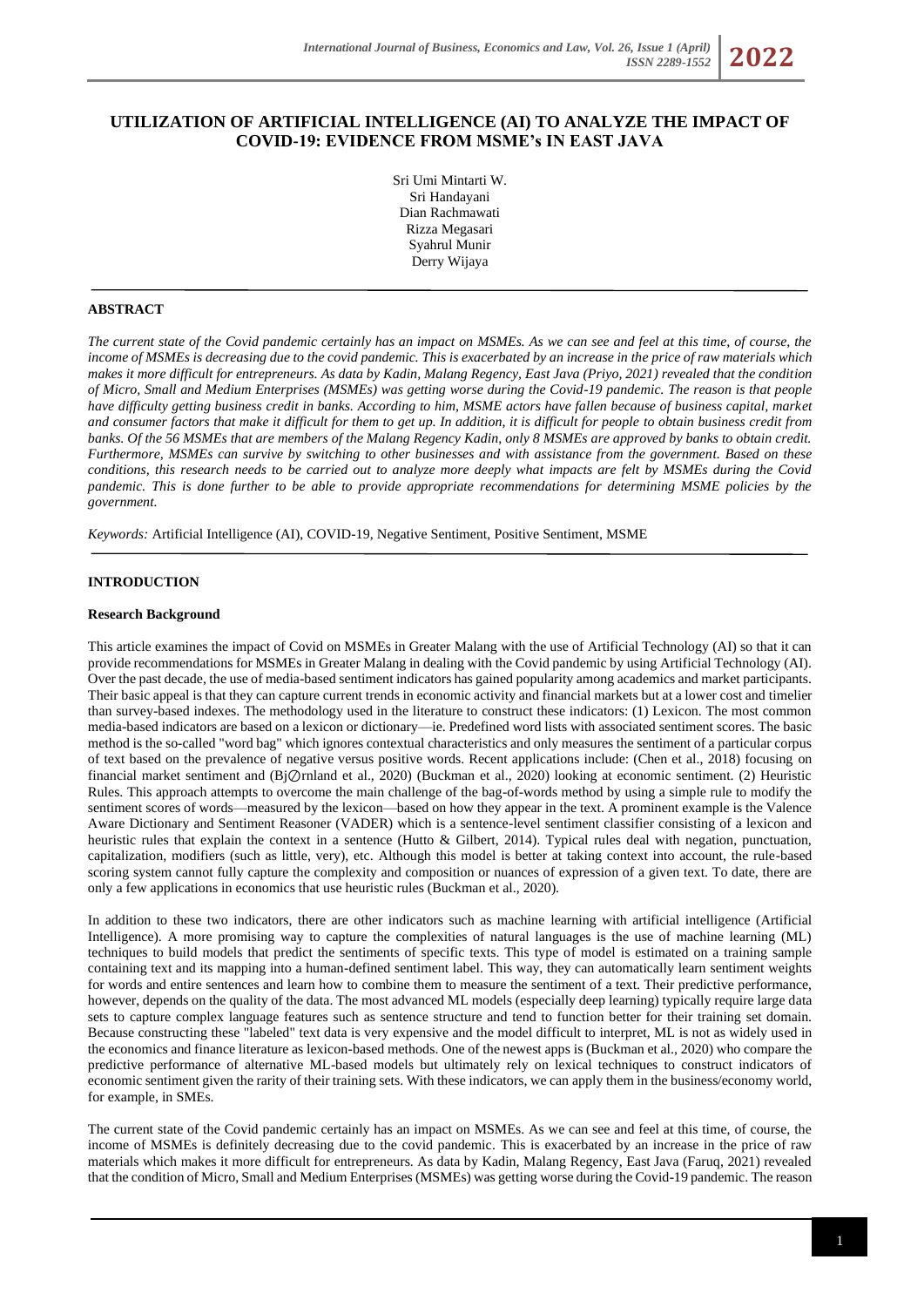

is that people have difficulty getting business credit in banks. According to him, MSME actors have fallen because of business capital, market, and consumer factors that make it difficult for them to rise. In addition, it is difficult for people to obtain business credit from banks. Of the 56 MSMEs that are members of the Malang Regency Kadin, only 8 MSMEs are approved by banks to obtain credit. Furthermore, MSMEs are able to survive by switching to other businesses and with assistance from the government. Based on these conditions, this research needs to be carried out to analyze more deeply what impacts are felt by MSMEs during the Covid pandemic. This is done further in order to be able to provide appropriate recommendations for determining MSME policies by the government.

## **Problem Statement**

Based on the aforementioned, we state the following research questions:

Research question 1: How is the impact of Covid on MSMEs in Greater Malang by the use of Artificial Technology (AI)? Research Question 2: What are the recommendations for MSMEs in Greater Malang in dealing with the Covid pandemic by using Artificial Technology (AI)?

## **LITERATURE REVIEW**

#### **Innovation in Technology**

We need to do innovation in all aspects. As it is understood that innovation is usually related to novelty. Innovation is defined as an idea, practice or object that is considered new by an individual or other user unit. Innovation, namely: "as the ability to apply creativity in order to solve problems and opportunities to improve and enrich life". A company's ability to use new organizational forms and processes can increase its ability to seek new opportunities internally, such as technological advances, and externally, such as new markets or expanding markets. This is what produces entrepreneurial success. (Georgellis et al., 2000) say that an entrepreneurial business which is described by its capacity to plan ahead, its capacity to innovate and its willingness to take risks, will make it easier for it to innovate, and also to develop and grow successfully. Innovation is a key characteristic of an entrepreneurial business that affects business performance.

(Kurtulmuş & Warner, 2015) Innovation is very important for the following reasons:

- Technology changes rapidly as new products, processes and services come from competitors, and this drives entrepreneurial ventures to compete and succeed. What has to be done is to adapt to new technological innovations.
- The effect of environmental changes on product life cycles is getting shorter, which means that old products or services must be replaced with new ones quickly, and this can happen because there is creative thinking that leads to innovation.
- Today's consumers are smarter, classier and more demanding. They expect more in terms of quality, updates and price. Innovative skills are therefore needed to satisfy consumer needs while retaining them.
- With markets and technology changing so rapidly, it is easier to imitate a really good idea, and this requires using new and improved methods of product use, processes, and faster service.
- Innovation can lead to faster growth, increase market segments, and create a better corporate position.

With the Industrial Revolution Era 4.0, it will also have an impact on the business revolution. The revolution is to increase productivity, efficiency and customer service by combining internet and digital technology in conventional industries (Sundari, 2019). With the development of technology, it will certainly create opportunities for MSMEs and creative businesses to be able to develop. Other technological innovations such as information technology that includes supply and demand sides (Fathul Wahid, 2007). The supply side is concerned with the creation, production, and diffusion of innovations, while the demand side focuses on the adoption and application of innovations. Diffusion and adoption are intermediate between these two sides.

This information technology can facilitate the operations of a business in its business governance. As well as the use of the internet by SMEs such as:

- Online transactions/orders
- search for market information
- search for design information
- communication and collaboration with partners, suppliers/suppliers
- communication with consumers

### **Artificial Technology**

(Ahmad, 2017) argued that Artificial Intelligence (AI) is a technique used to imitate the intelligence possessed by living and nonliving things to solve a problem. In line with (Nasri, 2014) also stated that AI is a part of computer science that studies how to make machines (computers) can do work as well as what humans do and even better than what humans do. Humans are intelligent in solving problems because humans have reason, reason, knowledge and experience gained from learning. Likewise, so that machines can be intelligent like humans, there must be a provision of knowledge so that they have the ability to reason. In general, AI can be seen in diagram 1 below.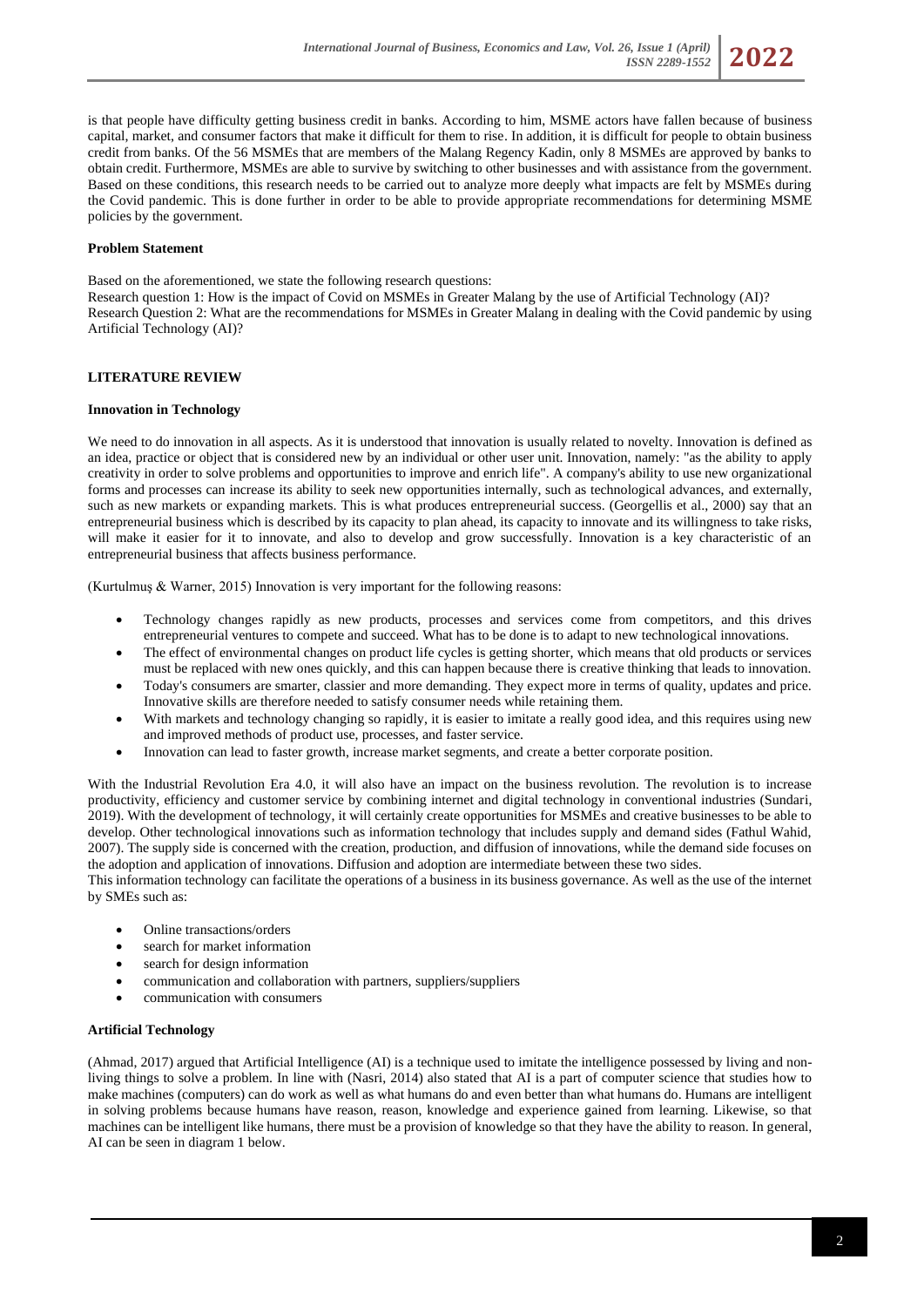

#### **Chart 1. Artificial Intelligence Diagram**

Based on the chart, there are 3 methods of applying artificial intelligence, including:

- 1. Fuzzy Logic (FL). This technique is used by machines to adapt how living things adjust to conditions by giving decisions that are not rigid 0 or 1. So that a fuzzy logic system is generated that is not rigid. One of the applications of this fuzzy logic is for the train braking system in Japan.
- 2. Evolutionary Computing (EC). This approach uses an evolutionary scheme that uses a large number of individuals and provides a test to select the best individuals to raise the next generation. This selection is used to find a solution to a problem. Examples of this approach are Genetic Algorithms which use the idea of mutation and interbreeding, Particle Swarm Optimization (PSO) which imitates groups of animals such as birds and fish in search of prey, Simulated Annealing which imitates how metal is forged, and many more.
- 3. Machine Learning (ML) or machine learning is the most popular technique because it is widely used to replace or imitate human behavior to solve problems. As the name implies, ML tries to imitate how humans or intelligent creatures learn and generalize.

Artificial intelligence has advantages such as:

- 1. More permanent. Natural intelligence can change because of human forgetfulness. Artificial intelligence does not change as long as computer systems & programs do not change it.
- 2. Easier to duplicate & spread. Transferring human knowledge from 1 person to another is a very long process & expertise can never be completely duplicated. So if knowledge resides in a computer system, the knowledge can be copied from that computer & can be transferred easily to another computer.
- 3. Cheaper. Providing computer services will be easier & cheaper than bringing someone to do a number of jobs in a very long period of time. It is consistent because artificial intelligence is part of computer technology while natural intelligence is constantly changing.
- 4. Can be documented. Decisions made by computers can be easily documented by tracking every activity of the system. Natural intelligence is very difficult to reproduce.
- 5. How to work faster
- 6. Better results

The main scope of artificial intelligence includes:

- 1. Expert system (expert system): a computer as a means to store the knowledge of experts so that computers have the expertise to solve problems by imitating the expertise of experts.
- 2. Natural language processing: users can communicate with computers using everyday language, for example English, Indonesian, Javanese, etc.
- 3. Speech recognition: humans can communicate with computers using voice.
- 4. Robotics and Sensor Systems
- 5. Computer vision: interpreting images or visible objects through a computer
- 6. Intelligent computer-aided instruction: the computer can be used as a tutor who can train and teach.
- 7. Game play.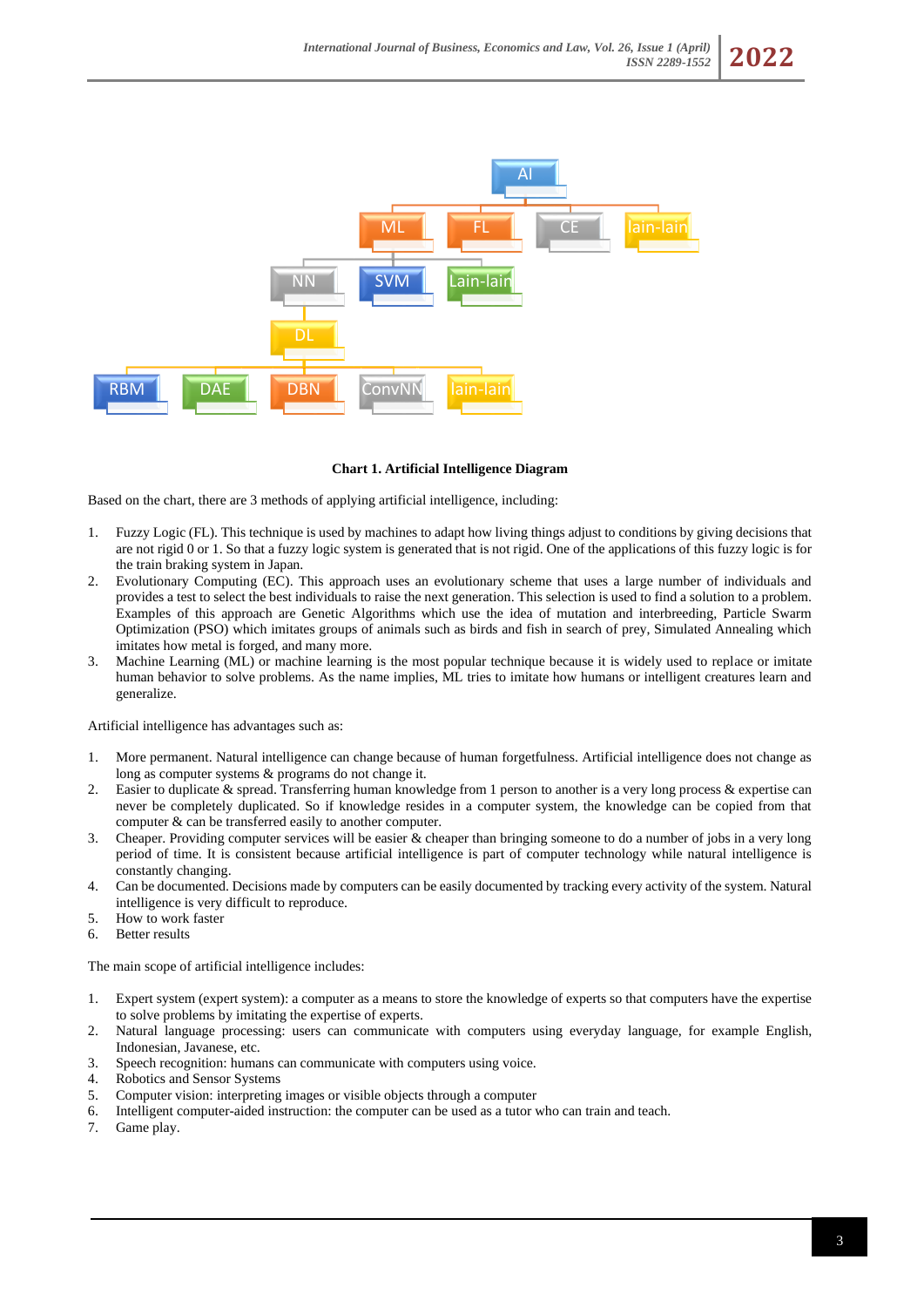## **MSMEs (Small MEDIUM MICRO ENTERPRISES)**

In general, SMEs or commonly known as small and medium enterprises is a term that refers to a type of business that is founded by a private person and has a net worth of at most Rp. 200,000,000.00 (not including land and buildings). If based on the applicable law (Law Number 20 of 2008), the definition of Micro, Small and Medium Enterprises (MSMEs) is:

- 1. Micro-enterprises are productive businesses owned by individuals and/or individual business entities that meet the criteria for micro-enterprises as regulated in this law.
- 2. Small business is a productive economic business that stands alone, which is carried out by individuals or business entities that are not subsidiaries or branches of companies that are owned, controlled, or become a part either directly or indirectly of a medium or large business that fulfills small business criteria as referred to in this law.
- 3. What is meant by small and medium enterprises are business activities with a scale of activity that is not too large, management is still very simple, the available capital is limited, the market reached is also not wide. Medium-sized businesses are productive economic businesses that stand alone, which are carried out by individuals or business entities that are not subsidiaries or branches of companies that are owned, controlled, or become a part either directly or indirectly with small businesses or large businesses with total net assets or annual sales proceeds as regulated in this law. The business world is micro-enterprises, small-scale businesses, medium-sized businesses, and large businesses that carry out economic activities in Kudus and are domiciled in Kudus.
- 4. Another word for business actor is entrepreneur (entrepreneurship). In simple terms, entrepreneurship can be defined as an entrepreneur who is able to see opportunities by seeking funds and other resources needed to work on these opportunities, dares to take risks related to the implementation of the business he is engaged in, and runs the business with a growth and expansion plan.

## **RESEARCH METHODOLOGY**

In this proposal, we use the ML approach to build an economic sentiment indicator based on newspapers. Specifically, we use a transfer learning model in ML called BERT (Bidirectional Encoder Representations from Transformers) developed at Google by (Devlin et al., 2018). BERT is an ML model that has been trained to capture the meaning of a sentence based on context. BERT can then be trained for specific tasks such as predicting the sentiment of a text based on the training text (a newspaper article that has been annotated with a sentiment) entered into the BERT. Because BERT is trained to understand the meaning of a sentence based on context, the main advantage of our approach relative to standard lexicon-based sentiment indicators is that it can capture the structure and rich language context of a text to predict its sentiment.

In simple terms, the research activities carried out are as shown in the image below.



**Picture 1. Research Framework**

In this study using the ML (Machine Learning) method. Machine Learning (ML) is an approach in AI that is widely used to replace or imitate human behavior to solve problems or perform automation. As the name implies, ML tries to imitate how humans or intelligent creatures learn and generalize. There are at least two main applications in ML namely, classification and prediction. The hallmark of ML is the existence of a training, learning, or training process. Therefore, ML requires data to be learned which is known as training data. Classification is a method in ML that is used by machines to sort or classify objects based on certain characteristics as humans try to distinguish objects from one another. While prediction or regression is used by the machine to guess the output of an input data based on the data that has been studied in training. The most popular ML methods are Decision Making System, Support Vector Machine (SVM) and Neural Network.

In the research to be conducted, the researcher acts as an instrument as well as data collector, so that in conducting research, the researcher will go directly to the research subject. This research was conducted in MSMEs located in Malang Raya. The type of data used by the researcher is secondary data in the form of MSME news during the pandemic in newspapers, totaling 153 news from 3 newspapers in Malang Raya and Batu starting from March 2020 - August 2021. The data collection method that will be used by researchers in this study are as follows.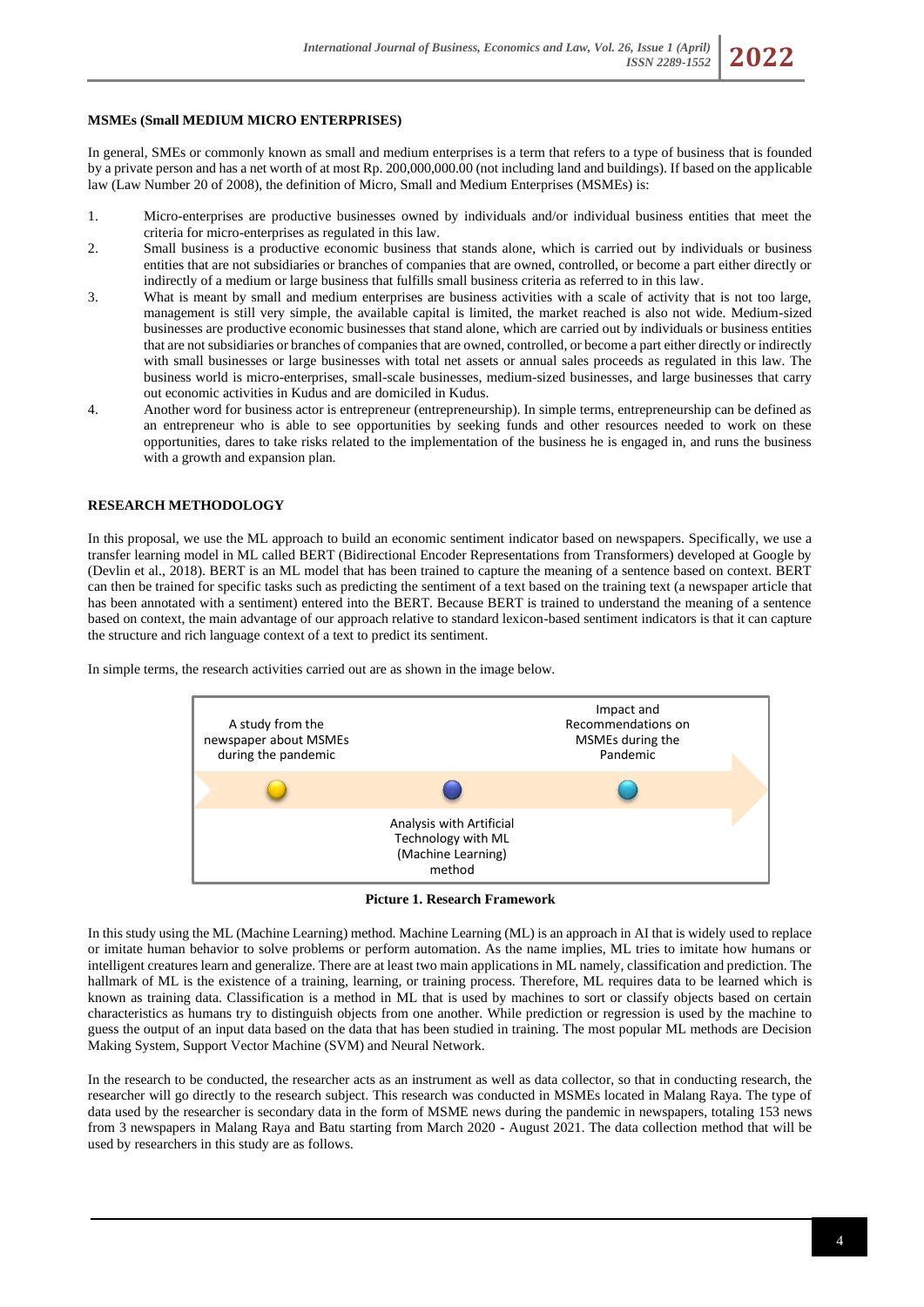- 1. The research phase and data collection through surveys, including in this step include literature studies related to artificial intelligence and MSMEs as well as collecting data on news (news) from newspapers both printed and electronic about the impact of covid-19 on MSME businesses in the City Poor
- 2. The analysis stage, the data is AI using the ML (Machine Learning) method
- 3. The reporting stage includes reporting activities from the analysis of the method.

# **RESULTS AND FINDINGS**

In our research we use the lexicon or dictionary—i.e.. Predefined word lists with associated sentiment scores. The basic method is the so-called "word bag" which ignores contextual characteristics and only measures the sentiment of a particular corpus of text based on the prevalence of negative versus positive words. We use a dictionary of economic words and positive, negative, and uncertainty words from Loughran and McDonald's (2011) economic sentiment lexicon. We use the lexicon, after being translated into Indonesian, to count the number of economic words that have positive, negative, and uncertainty sentiments from each news that we get from newspapers in Malang Raya (Radar Malang, Surya, and Malang Pos). The results of research related to the impact of Covid-19 on MSMEs with the application of AI carried out in Greater Malang can be seen in graph 1 and table 1 below.



## **Chart 1. Newspaper Name**

Based on graph 1, this research uses three names of newspapers, namely Malang post (71) Radar (64) and Surya (13).

## **Table 1. Number of words in the news**

| Indicators                        | Number         | Percentage (%) |
|-----------------------------------|----------------|----------------|
| Number of positive economic words |                |                |
| $1 - 10$ words                    | 124            | 81,05          |
| $11 - 20$ words                   | 23             | 15,03          |
| 21 - 30 words                     | 5              | 3,27           |
| more than 31 words                | 1              | 0,65           |
|                                   |                | 100,00         |
| Number of negative economic words |                |                |
| $1 - 10$ words                    | 94             | 61,44          |
| $11 - 20$ words                   | 39             | 25,49          |
| 21 - 30 words                     | 12             | 7,84           |
| 31-40 words                       | 6              | 3,92           |
| more than 41 words                | $\overline{2}$ | 1,31           |
|                                   |                | 100,00         |
| Number of uncertainy words        |                |                |
| $1 - 5$ words                     | 119            | 77,78          |
| $6 - 10$ words                    | 26             | 16,99          |
| more than 11 words                | 8              | 5,23           |
|                                   |                | 100,00         |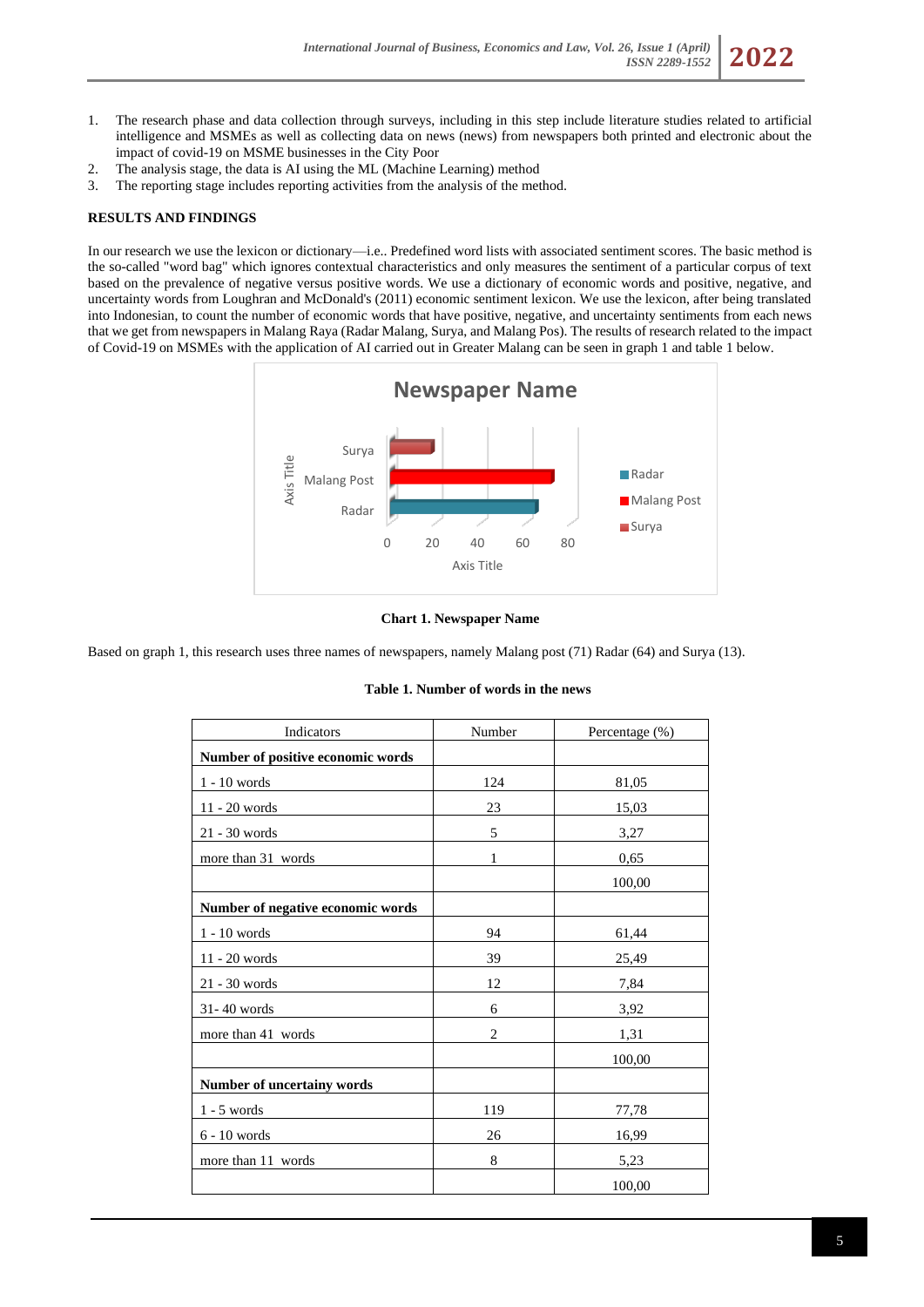Based on table 1 above, the emergence of positive words from the news is at most 81.05% and the emergence of negative words is 61.44%, namely 1-10 words in the published news. As for the words that are not sure as much as 77.78% appear 1-5 words.



**Chart 2. Economic Sentiment in Greater Malang using AI**

Based on graph 2, it can be understood that the sentiment seen can be grouped into six phases, namely phase 1 when the Covid-19 case first appeared in Indonesia, phase 2, namely during the New Year's Eve 2020, phase 3, namely when PPKM began, phase 4 when the start of micro PPKM, phase 5 when there is Eid al-Fitr and phase 6 when there is an emergency PPKM. Nearly 50% of negative words appeared in the news published in phase 1 when the first Covid-19 case appeared, even though the negative sentiment decreased until nearing phase 2 before Christmas and New Year. Also for the highest negative sentiment (more than 50%) when the PPKM and emergency PPKM started. For positive sentiments (positive words) that appear in the news the most during phase 3, namely when there is Eid al-Fitr (almost 50%). As for uncertain at most, only 25% in June 2020, November 2020 and March 2021.

# **DISCUSSIONS**

From the number of words, the researcher calculates the percentage of the number of positive, negative, and uncertainty words in each news and reports the average of these percentages in the news every day during the COVID-19 period in Indonesia, starting from the first case in Indonesia (March 2, 2020, to July 2021). From the average percentage of news sentiment, we see that the average news has negative sentiment throughout the COVID-19 period, and becomes more negative as PPKM starts (PPKM, micro PPKM, and emergency PPKM). However, there were times when the economic news turned positive, namely in May 2021 (along with Eid al-Fitr). However, along with the increasing number of COVID-19 cases in Indonesia and the start of Emergency PPKM, economic news in Malang Raya has turned negative again.

From the results of data analysis, information was obtained that the average news showed negative sentiment occurred during the initial period of the emergence of the covid 19 outbreak until the period of implementation of PPKM (Enforce Office Activity Restrictions) both micro PPKM and emergency PPKM. In this condition, the news content in Malang Raya newspaper generally has negative sentiment. The negative sentiment in the media shows how bad the impact of the Covid-19 pandemic is in Malang, especially for MSMEs. Based on the description from the Ministry of Finance, MSMEs are one of the 4 sectors that have been hit hard by the Covid-19 pandemic. MSMEs are the sector that is really most affected by the Covid-19 pandemic (OECD, 2020). An explanation from the Organization for Economic Co-Operation and Development (OECD), explains that almost half of MSMEs in Indonesia are predicted to be bankrupt by the end of 2020 (OECD, 2020). This was also emphasized by the Malang Regency Cooperatives and Micro Business Office that of the 686 MSMEs in Malang Regency affected by the Covid-19 pandemic, they experienced various problems, including: decreased sales (44%); capital problems (27%); obstruction of product distribution (12%); difficulty in obtaining raw materials (9%) and production problems (8%), sales turnover decreased to 77.6%, decreased assets reached 42.7% and experienced a reduction in the number of workers up to 46.1% (Kementerian Koperasi dan Kecil dan Menengah, 2020).

The increasingly uncertain economic situation due to COVID-19 seems to have a negative impact on people's lives. The bad impact and the unfavorable situation made the media coverage negative. Negative sentiment in the mass media continues during the covid period. The long duration of negative sentiment as seen in graph 2 is due to the fact that during this phase the Covid-19 cases in Malang Raya were increasing. The increase in COVID-19 cases has made the government increasingly tighten the rules for entering the Greater Malang area, through the implementation of PPKM (Enforce Office Activity Restrictions). The impact of the implementation of this policy causes people to tend to spend more to fulfill basic needs rather than other needs. This is in accordance with what was expressed by (Hertina et al., 2021) that the Covid-19 pandemic condition causes people to spend their income to meet basic needs. This situation then has an impact on the reduced income of MSME actors in Malangraya. This decrease in the income of MSME actors is caused by a decrease in people's purchasing power which ultimately reduces the sales proceeds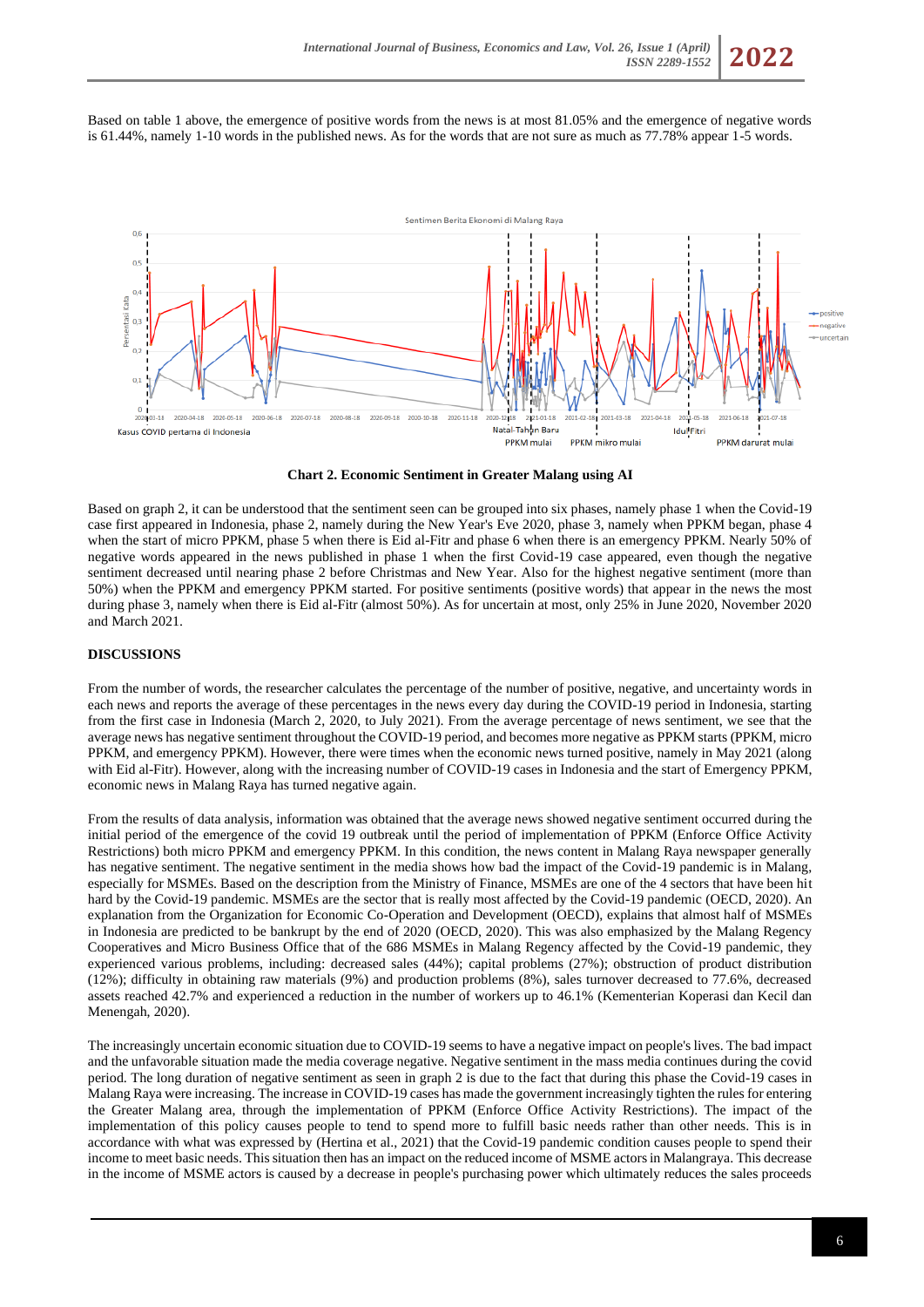

from MSME actors. The decline in people's purchasing power, which experienced a decline, ultimately reduced the sales results of MSME actors.

This is in line with the results of a survey from the Indonesian Business Development Services Association (ABDSI, 2020) that the COVID-19 pandemic has caused MSMEs to experience a decline in sales. From the survey, it can be seen that around 36.7% of MSME actors do not get sales, there are approximately 26% MSMEs experiencing a decline in sales, and around 60% of MSMEs are experiencing difficulties in the availability of raw materials and credit payments (ABDSI, 2020). This is also confirmed by data from the Ministry of Cooperatives and SMEs that the Covid-19 pandemic has had an impact in the form of decreased sales and disruption of the supply of raw materials to around 98% of micro businesses (approximately 63 million micro businesses), 783 thousand small businesses, 60 thousand medium and medium enterprises. 5 thousands of big businesses (Putra, 2020). This opinion is reinforced by (Shafi et al., 2020) in their research stating that when the condition of cases of patients infected with Covid 19 is increasing, it will have an impact on the global economy, for example the occurrence of an economic slowdown shown by decline in global foreign direct investment by 5% - 15%, problems in the supply chain, declining purchasing power of the people, declining sales and profits of MSME actors.

At the time of Christmas and New Year (phase 2) and before Idul Fitri (May 2021) media sentiment turned slightly positive, this was because at the celebration of the big day there was an increase in public consumption in December 2020 and May 2021 compared to previous month. This increase in public consumption, of course, has a positive impact on MSME actors and will contribute to good economic growth as well. The increase in public consumption makes MSME actors try to meet consumer needs, because with these efforts MSME actors will continue to survive and grow during this pandemic. This is in accordance with what was expressed by (Suryawardana, 2020) that MSME actors must be able to meet consumer needs if MSMEs want to survive during the pandemic and continue to grow (W. Adda et al., 2020).

## **CONCLUSION AND RECOMMENDATIONS**

Based on the results of data processing using Artificial Intelligence (AI) it was concluded that negative sentiment from the media provided information that the COVID-19 pandemic had a bad impact on MSMEs in Malang, for example, decreased sales, decreased income, decreased turnover, etc. shows that during a pandemic, MSMEs can still increase their business. What has been done by MSMEs to survive in the face of this pandemic is to change sales strategies by online and online marketing strategies. MSME actors rely more on online business operations.

## **REFERENCES**

- Ahmad, A. (2017). Mengenal Artificial Intelligence, Machine Learning, Neural Network, dan Deep Learning. *Yayasan Cahaya Islam, Jurnal Teknologi Indonesia*, 1–6.
- Bj⊘rnland, H. C., Thorsrud, L. A., & Zahiri, S. K. (2020). Do Central Banks Respond Timely to Developments in the Global Economy? In *Oxford Bulletin of Economics and Statistics* (Vol. 82, Issue 2). https://doi.org/10.1111/obes.12335
- Buckman, S. R., Shapiro, A. H., Sudhof, M., & Wilson, D. J. (2020). News Sentiment in the Time of COVID-19. *FRBSF Economic Letter*, *08*, 1–5. https://www.frbsf.org/economic-
- Chen, L. C., Papandreou, G., Kokkinos, I., Murphy, K., & Yuille, A. L. (2018). DeepLab: Semantic Image Segmentation with Deep Convolutional Nets, Atrous Convolution, and Fully Connected CRFs. *IEEE Transactions on Pattern Analysis and Machine Intelligence*, *40*(4), 834–848. https://doi.org/10.1109/TPAMI.2017.2699184
- Devlin, J., Chang, M.-W., Lee, K., Google, K. T., & Language, A. I. (2018). BERT: Pre-training of Deep Bidirectional Transformers for Language Understanding. *Naacl-Hlt 2019*, *Mlm*. https://github.com/tensorflow/tensor2tensor
- Faruq, D. U. Al. (2021). *Puluhan UMKM di Malang Gulung Tikar Terdampak PPKM*. Medcom.Id. https://www.medcom.id/nasional/daerah/Dkql1apb-puluhan-umkm-di-malang-gulung-tikar-terdampak-ppkm
- Fathul Wahid, L. I. (2007). Adopsi Teknologi Informasi Oleh Usaha Kecil dan Menengah di Indonesia. *Prosiding Seminar Nasional*, *2007*(Snati), 75–79. http://journal.uii.ac.id/index.php/Snati/article/viewFile/1732/1512
- Georgellis, Y., Joyce, P., & Woods, A. (2000). Entrepreneurial action, innovation and business performance: the small independent business. *Journal of Small Business and Enterprise Development*, *7*(1), 7–17. https://doi.org/10.1108/EUM0000000006801
- Hertina, D., Hendiarto, S., & Wijaya, J. H. (2021). Dampak Covid-19 Bagi Umkm Di Indonesia Pada Era New Normal. *Jurnal Pengabdian Dharma Laksana*, *3*(2), 110. https://doi.org/10.32493/j.pdl.v3i2.8798
- Hutto, C. J., & Gilbert, E. (2014). VADER: A parsimonious rule-based model for sentiment analysis of social media text. *Proceedings of the 8th International Conference on Weblogs and Social Media, ICWSM 2014*, 216–225.
- Kementerian Koperasi dan Kecil dan Menengah. (2020). *Rencana strategis kementerian koperasi dan usaha kecil dan menengah tahun 2020 - 2024*. 1–113.
- Kurtulmuş, B. E., & Warner, B. (2015). Entrepreneurial Orientation and Perceived Financial Performance. Does Environment Always Moderate EO Performance Relation. *Procedia - Social and Behavioral Sciences*, *207*(2012), 739–748. https://doi.org/10.1016/j.sbspro.2015.10.151
- Nasri. (2014). Kecerdasan buatan ( Artificial Intelligence ). *Artificial Intelligence*, *1*(2), 1–10.